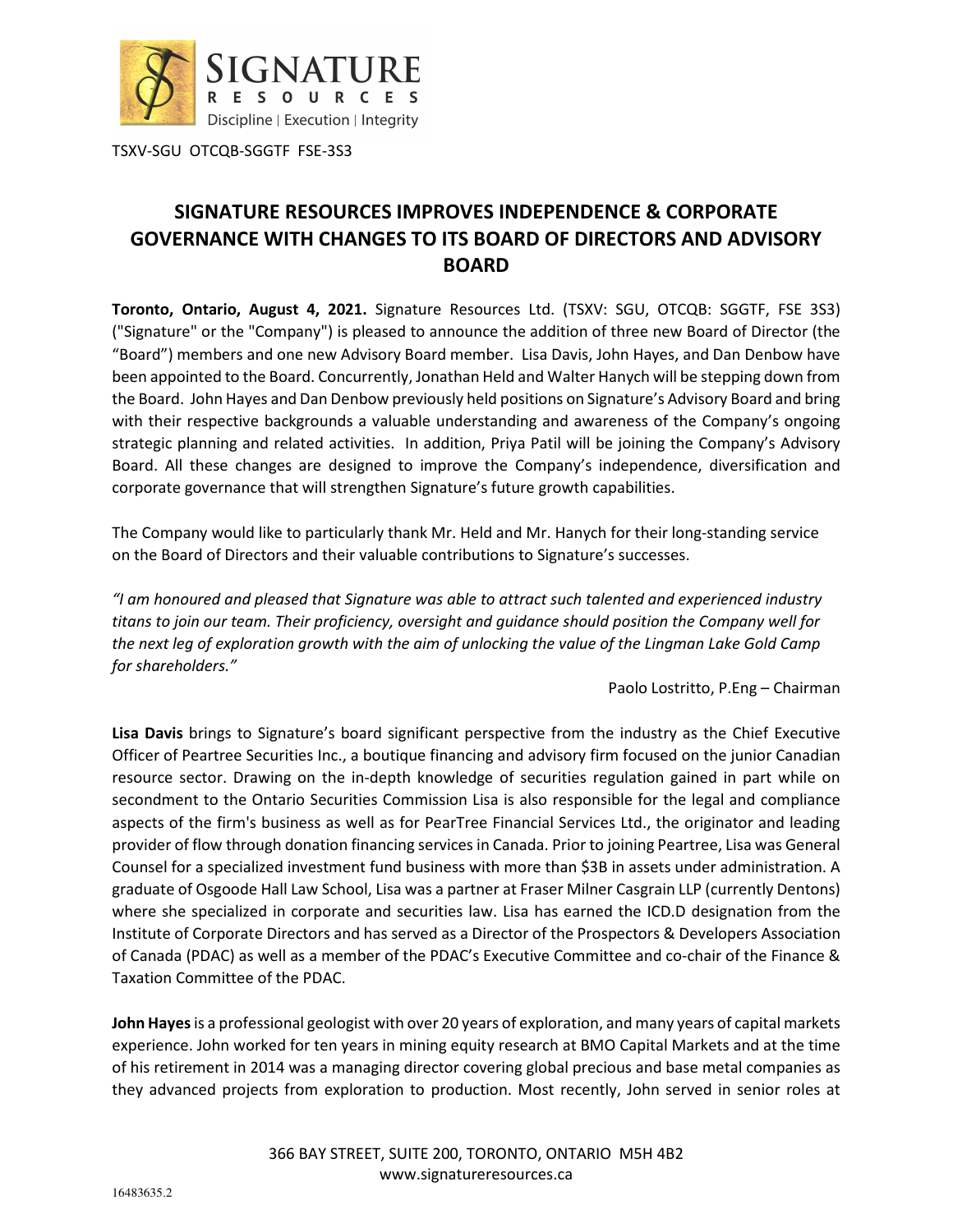

TSXV-SGU OTCQB-SGGTF FSE-3S3

Pretium Resources and Osisko Mining. He is currently a Director and Chairman of Maritime Resources Corp. John graduated from Memorial University of Newfoundland with an Honours Bachelor of Science in Geology (1989) and a Master of Science in Geology (1997). He also holds an MBA from Dalhousie University (2003) and is a member (P. Geo.) of the Professional Engineers and Geoscientists Newfoundland and Labrador.

**Dan Denbow** has spent over 28 years in the capital markets with his most recent experience associated with USAA Investment Management Company. As a portfolio manager for USAA Dan was responsible for managing over US\$4 billion in three strategies: a domestic dividend and global dividend strategy and the USAA Precious Metals and Minerals Fund. Dan and his team have received eight Lipper Fund awards, six Lipper Fund Achievement certificates, a TopGun Investment Mind award in 2018 from Brendan Wood International, and the USAA Precious Metals Fund was named the "Fund of the Decade" for the ten-year period ending 2009. The USAA Precious Metals and Minerals Fund focused on selection of gold mining securities with a relative value ranking adjusting for risk based on factors including asset quality, management quality, and balance sheet quality. Dan holds an MBA from Texas Christian University, Neeley School of Business and is a CFA charter holder.

**Priya Patil** has more than 20 years' experience in building and leading businesses in mining and financial services in Canada, the U.S. and India. Priya has held strategy, corporate development and governance roles. She served as General Counsel of a multi-mine zinc/copper producer operating in multiple countries; Global Head of Diversified Industries at Toronto Stock Exchange; Managing Director and Head of Investment of Banking at two national investment banks and as an attorney in Canada and Palo Alto, California. Priya serves and has served as a director and Audit/Compensation Committee Chair of public natural resources companies listed on the TSX and the AIM Exchange of the LSE. Priya was chosen as a Canada Board Diversity Council – 2017 Diversity 50 Honoree. Priya is passionate about education and economic development. Priya is a member of the California and Ontario bars; holds her J.D. and B.Sc. (Statistics and Computer Sciences) and earned her ICD.D charter from Rotman School of Management.

## **Stock Options**

The Company has also granted a combined total of 1,600,000 incentive stock options to the incoming Board and Advisory Board members as a result of their appointments. The options shall have an exercise price of \$0.16, expire five years from the date of issuance, and shall vest 25% immediately, and 12.5% ever six months thereafter through to the third anniversary.

## **About Signature**

The Lingman Lake gold property consists of 1,434 staked claims, four free hold full patented claims and 14 mineral rights patented claims totaling approximately 27,113 hectares. The property hosts an historical estimate of 234,684 oz of gold\* (1,063,904 tonnes grading 6.86 g/t with 2.73 g/t cut-off) and includes what has historically been referred to as the Lingman Lake Gold Mine, an underground substructure consisting of a 126.5-meter shaft, and 3-levels at 46-meters, 84-meters and 122-meters depths.